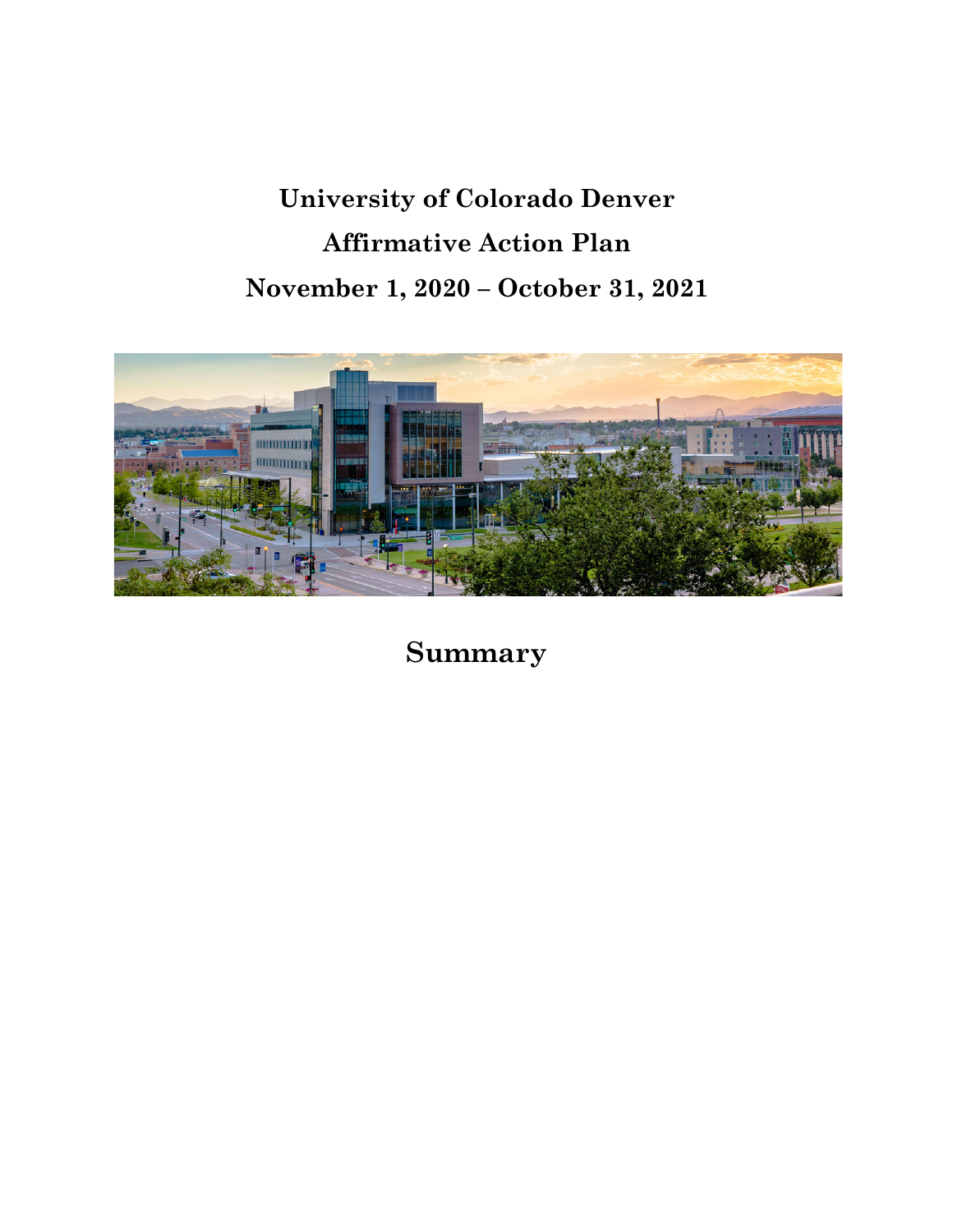

## **Executive Summary**

As part of the Office of Federal Contract Compliance Programs ("OFCCP") requirements and the University's affirmative action program, the University of Colorado Denver ("CU Denver") is required to produce an annual Affirmative Action Plan ("Plan"). The purpose of the Plan is to provide campus leaders, managers, and employees with a comprehensive assessment, including statistical analysis, of our affirmative action efforts. The Plan is designed to identify employment goals, potential barriers to equal employment opportunities, and progress made toward meeting our goals. The Plan includes a set of required statistical reports that allow CU Denver to evaluate its workforce and determine areas where women, racial or ethnic minorities, veterans, and individuals with disabilities are underrepresented.

The current Affirmative Action Plan for the University of Colorado Denver includes 2,561 employees, including both faculty and staff. Minorities make up 22% of the workforce (564 employees), and women make up 55.8% (1,429 employees).

We identify areas of underrepresentation by placement goals. Placement goals are determined annually with respect to women and minorities by calculating differences between current workforce and estimated availability as defined by external labor markets and internal opportunities. If the difference is statistically significant, then a placement goal or area of underrepresentation is identified. Once identified, the campus is to make good-faith efforts to meet, where possible, those goals. Our placement goals for minorities and women for this Plan Year are as follows:

| <b>Job Group &amp; Name</b>              | <b>Minorities</b> | Women |
|------------------------------------------|-------------------|-------|
| 01-01: Senior Instructor                 | Yes               |       |
| 01-02: Instructor                        | Yes               |       |
| 01-03: Adjunct and C/T Professor         | Yes               |       |
| 01-04: Adjunct & C/T Associate Professor | Yes               |       |
| 01-05: Adjunct & C/T Assistant Professor | Yes               |       |
| 01-07: Lecturer & C/T Instructor         | Yes               |       |
| 02-01: Professor                         | Yes               |       |
| 02-02: Associate Professor               | Yes               | Yes   |
| 02-03: Assistant Professor               | Yes               |       |
| 03-02: Associate Professor - Research    |                   | Yes   |
| 03-08: Post-Doctoral Fellow              | Yes               |       |
| $05-01$ : Grad Assistant – Teaching      | Yes               | Yes   |
| 18-03: Entry Business & Financial Ops    |                   | Yes   |
| 22-03: Middle Service Occupations        |                   | Yes   |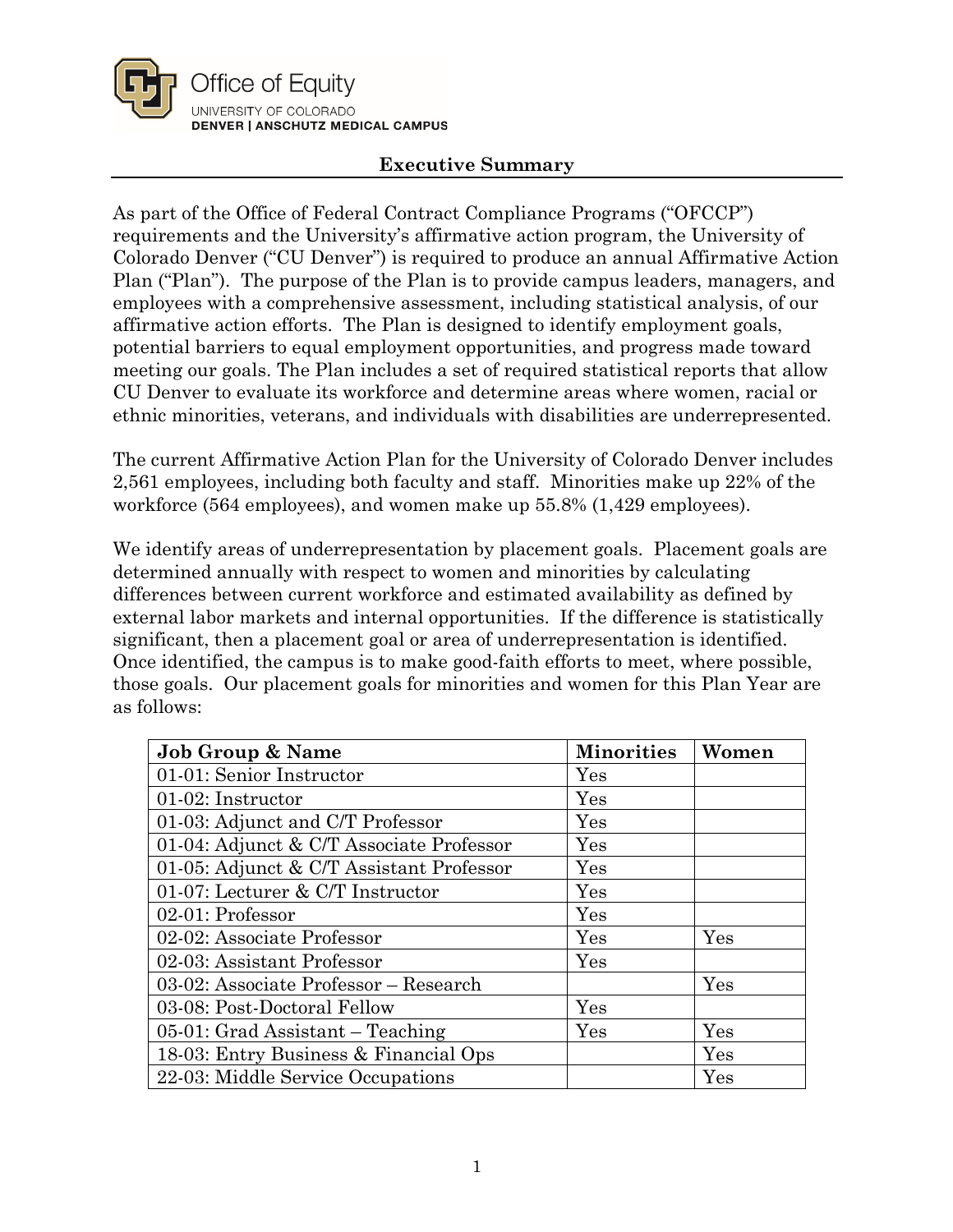

Annually, the Affirmative Action Plan analyzes the applicant pools, hires, and promotions to determine whether significant underrepresentation exists in any of those categories. The COVID-19 pandemic drastically reduced the amount of hiring CU Denver conducted from March 2020 through the end of the Plan Year. The percentage of women and minorities in our applicant pools remained steady as compared to the past few plan years. This Plan Year, women made up 56% of our applicant pools, and we have ranged from 54% to 59% women in our applicant pools over the past three Plan Years. Minorities made up 31% of our applicant pools during this Plan year; they have made up between 31% and 32% of our applicant pools over the previous three Plan Years. Among new hires, 59% were women and 27% were minorities. This is a decrease in women hires from the previous year (down by 8%), and an increase in minority hires (up by 11%). Our promotions of women increased over the previous Plan Year, and our promotions of minorities decreased. Women made up 59% of our promotions (up 3%), and minorities made up 16% of our promotions (down 12%).

We also determine annually whether we have met the federally mandated hiring benchmark of 5.7% for protected veterans and the federally mandated utilization benchmark, which is 7%. For this Plan Year, 2.5% of our hires were veterans, falling short of the 5.7% goal. This year 1.8% of our employees have disclosed having a disability, falling short of the 7% goal.

Over the course of this Plan Year, CU Denver will focus on:

- Developing a Search Advocate program to increase equity in our hiring processes;
- Implementing recommendations made by the Equity Task Force;
- Improving our tracking and evaluation of outreach efforts;
- Continuing to improve our data collection to improve the accuracy of our affirmative action reports.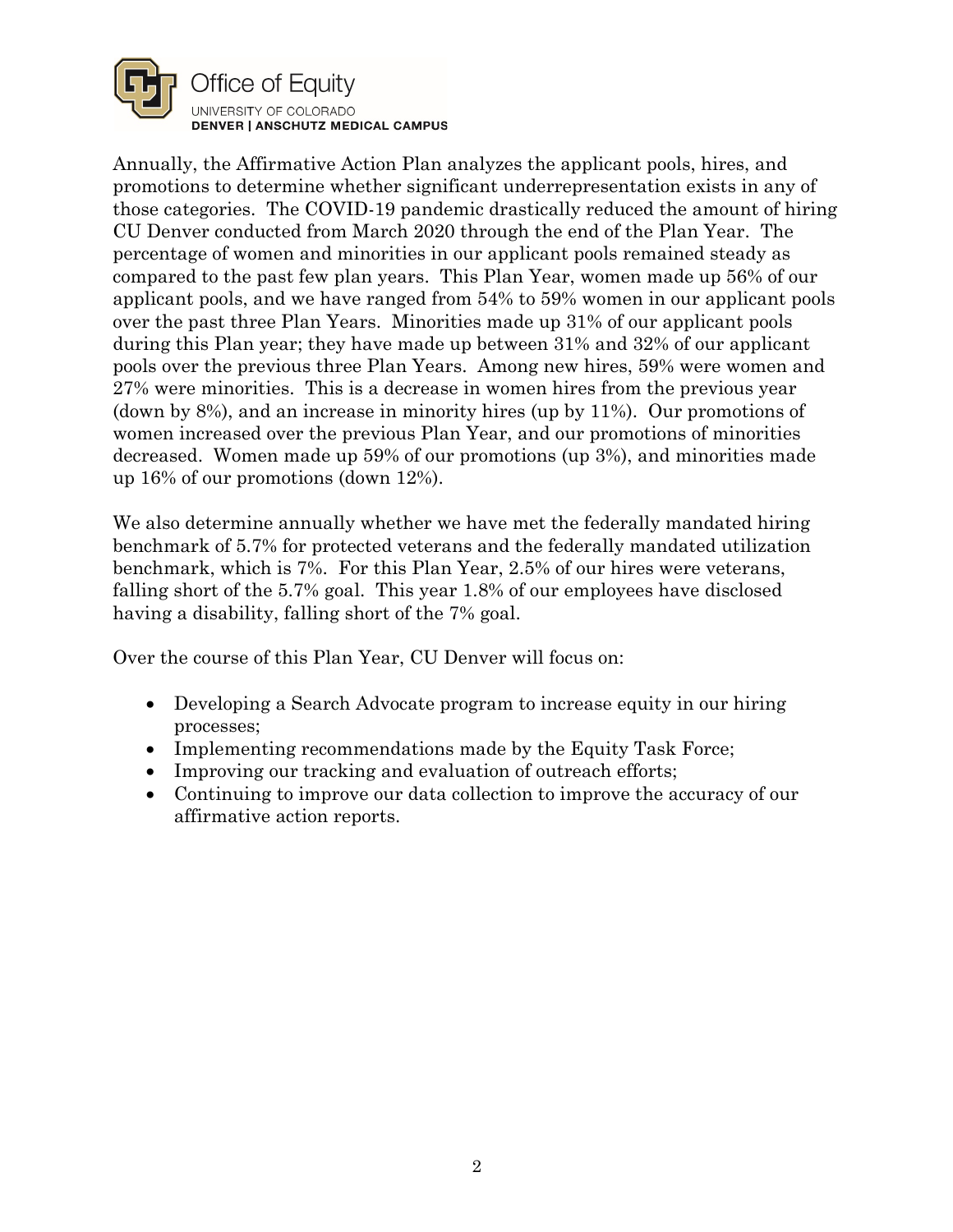

#### **Summary**

## *Introduction*

Signed into law by President Johnson in 1965, Executive Order 11246 requires federal contractors to adopt an affirmative action program. The program was designed for federal contractors to take "affirmative action" for the employment and advancement of qualified minorities. It also stated that discrimination based on a person's race or ethnicity was unlawful. The "affirmative action" or "positive steps" a federal contractor was expected to take involved eliminating existing barriers to equal opportunity that disproportionately affected minorities. In 1967, similar affirmative action obligations were created with respect to women.

Today, affirmative action programs require federal contractors to apply affirmative action toward minorities, women, protected veterans, and individuals with disabilities. The focus should be on engaging in effective outreach efforts to attract, employ, and advance those underrepresented groups and eliminate barriers to their equal opportunity. The federal program also prohibits discrimination in employment decisions on the basis of race, color, religion, sex, sexual orientation, gender identity, national origin, veteran status, and disability. All of those characteristics are covered by the University of Colorado Law of the Regents Article 8, Part A., on Non-Discrimination. Article 8, Part A. also prohibits discrimination based on pregnancy, age, creed, gender expression, political affiliation, and political philosophy.

As part of the Office of Federal Contract Compliance Programs ("OFCCP") requirements and the University's affirmative action program, the University of Colorado Denver ("CU Denver") is required to produce an annual Affirmative Action Plan ("Plan"). The purpose of the Plan is to provide campus leaders, managers, and employees with a comprehensive assessment, including statistical analysis, of our affirmative action efforts. The Plan is designed to identify employment goals, potential barriers to equal employment opportunities, and progress made toward meeting our goals. The Plan also includes a narrative description of CU Denver's employment policies, practices, and procedures that support the goal of equal opportunity by fostering a diverse and inclusive community.

The Plan includes a set of required statistical reports that allow CU Denver to evaluate its workforce and determine areas where women, racial or ethnic minorities, veterans, and individuals with disabilities are underrepresented. We accomplish this by conducting an analysis by race and gender in job categories within organizational units. To determine areas of underrepresentation, we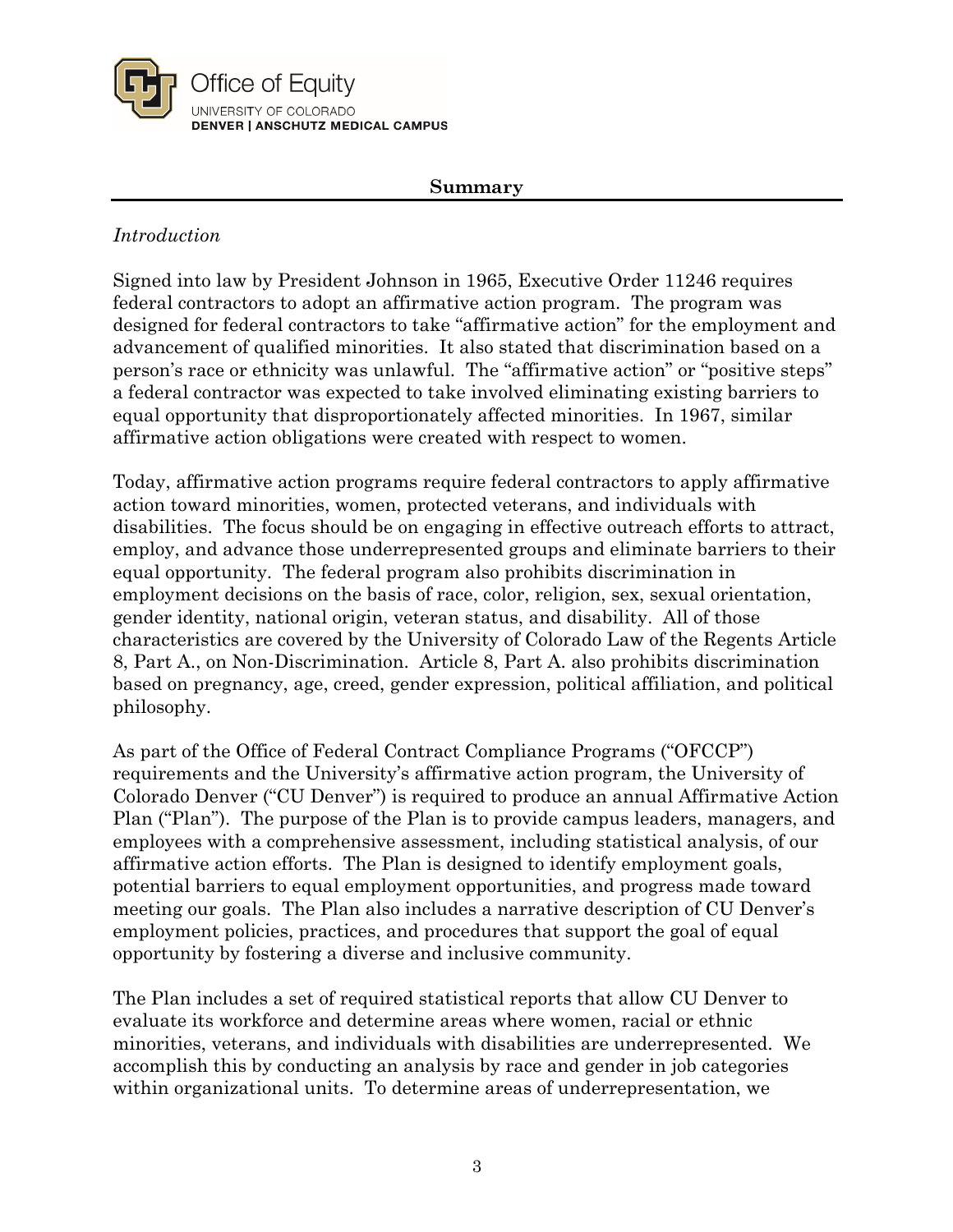

compare the current workforce against estimates in relevant labor markets and internal advancement opportunities. If underrepresentation is identified, CU Denver is required to develop effective action plans and strategies, including outreach to and recruitment of qualified minorities and women in order to achieve representation.

In addition to underrepresentation, the Plan analyzes data on applicants, hires, promotions, and separations to ensure there is no unintended disproportionate impact on race, ethnicity, or gender. This allows CU Denver to more closely identify potential barriers to equal employment opportunities and put strategies in place to help remove them.

The Plan covers all permanent employment groups, including faculty, research faculty, clinical faculty, university staff, and classified staff. "Faculty" titles refer to tenure-track, non-tenure-track, and lecturer positions. Faculty with administrative roles, such as Dean or Vice Chancellor positions, are reported based upon their administrative appointment. Data on faculty and staff personnel, provided by the Office of Institutional Research, are reflective of November 1, 2020. Data on hires, promotions, and terminations were compiled from November 1, 2019, through October 31, 2020.

CU Denver's Affirmative Action Officer is Lauren Fontana, who created the Plan.

## *Workforce Profile*

The current Affirmative Action Plan for the University of Colorado Denver includes 2,561 employees, including both faculty and staff. Minorities make up 22% of the workforce (564 employees), and women make up 55.8% (1,429 employees). "Minorities" includes employees who identified themselves as Asian, Black, Hispanic, Native American, Pacific Islander, or Two or More. Where race data was missing for employees, they were characterized as "white" for purposes of this Affirmative Action Plan. While that likely underestimates the actual percentage of minorities, it avoids inadvertently masking potential underrepresentation of minorities. Similarly, all employees who did not disclose their sex were characterized as "male," again to avoid inadvertently masking issues of underrepresentation of women. Over the course of this Plan Year, we will work to obtain demographic data for employees whose data is missing in order to conduct a more accurate analysis.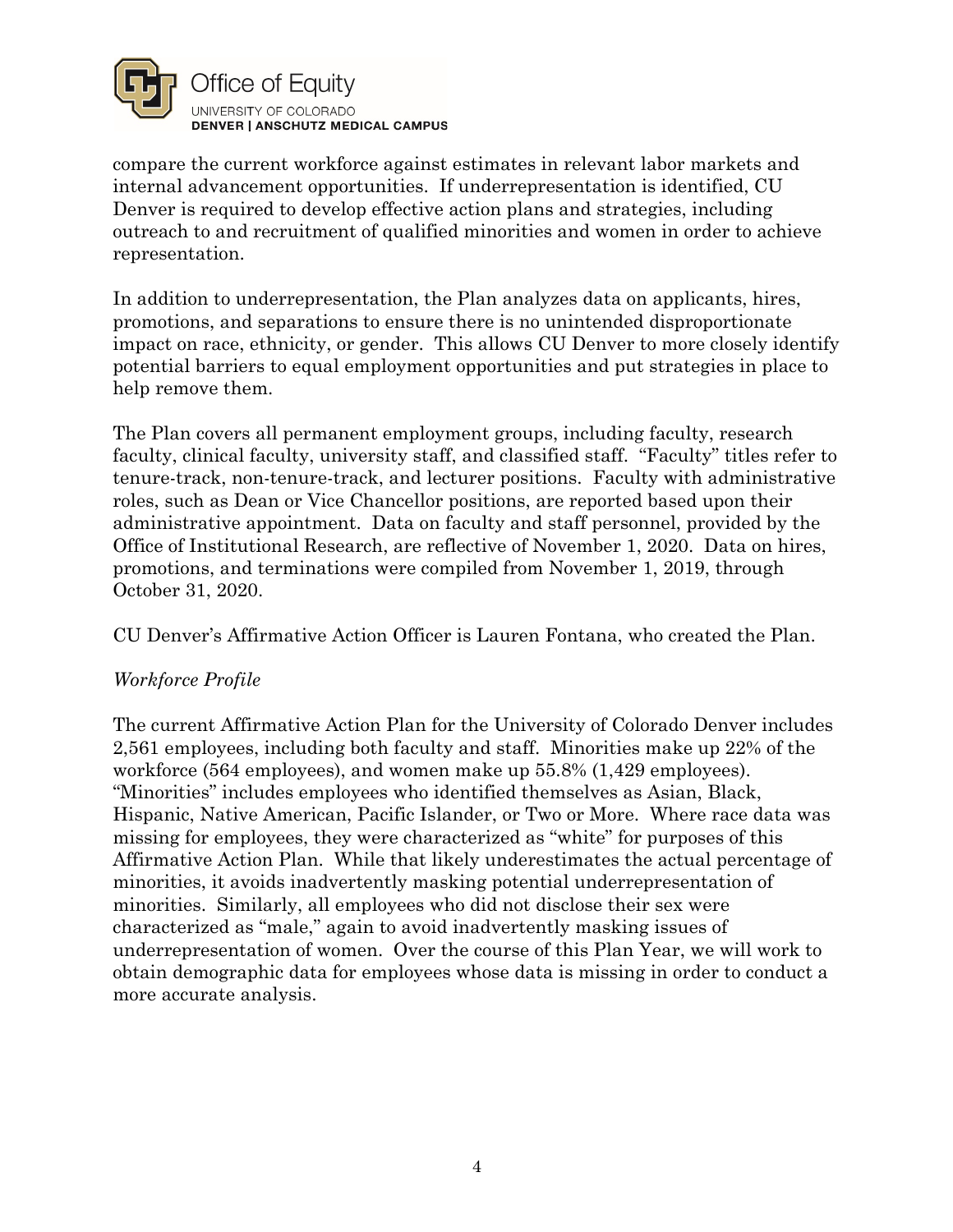

|                          | <b>Number</b> | Percentage |
|--------------------------|---------------|------------|
| Total                    | 2,561         | 100%       |
| <b>Total Minorities</b>  | 564           | 22.0%      |
| Asian                    | 190           | 7.4%       |
| <b>Black</b>             | 89            | 3.5%       |
| Hispanic                 | 241           | 9.4%       |
| <b>Native American</b>   | 15            | 0.6%       |
| Pacific Islander         | 3             | $0.1\%$    |
| <b>Two or More Races</b> | 26            | 1.0%       |

# **Figure 1: Workforce by Race**

## *Placement Goals*

We identify areas of underrepresentation by placement goals. Placement goals are determined annually with respect to women and minorities by calculating differences between current workforce and estimated availability as defined by external labor markets and internal opportunities. If the difference is statistically significant, then a placement goal or area of underrepresentation is identified. Once identified, the campus is to make good-faith efforts to meet, where possible, those goals. Placement goals are not intended to be hiring quotas or set-asides for hiring those identified as being underrepresented.

Placement goals are identified by job group, which is a group of positions with similar job duties, responsibilities, opportunities, and compensation. A complete list of all job groups including job titles is available upon request. Job groups span schools, colleges, and departments across the CU Denver.

## **Figure 2: Placement Goals**

| <b>Job Group &amp; Name</b>              | <b>Minorities</b>    | Women |
|------------------------------------------|----------------------|-------|
| 01-01: Senior Instructor                 | $\operatorname{Yes}$ |       |
| 01-02: Instructor                        | Yes                  |       |
| 01-03: Adjunct and C/T Professor         | Yes                  |       |
| 01-04: Adjunct & C/T Associate Professor | Yes                  |       |
| 01-05: Adjunct & C/T Assistant Professor | Yes                  |       |
| 01-07: Lecturer & C/T Instructor         | Yes                  |       |
| 02-01: Professor                         | Yes                  |       |
| 02-02: Associate Professor               | Yes                  | Yes   |
| 02-03: Assistant Professor               | Yes                  |       |
| 03-02: Associate Professor – Research    |                      | Yes   |
| 03-08: Post-Doctoral Fellow              | $\operatorname{Yes}$ |       |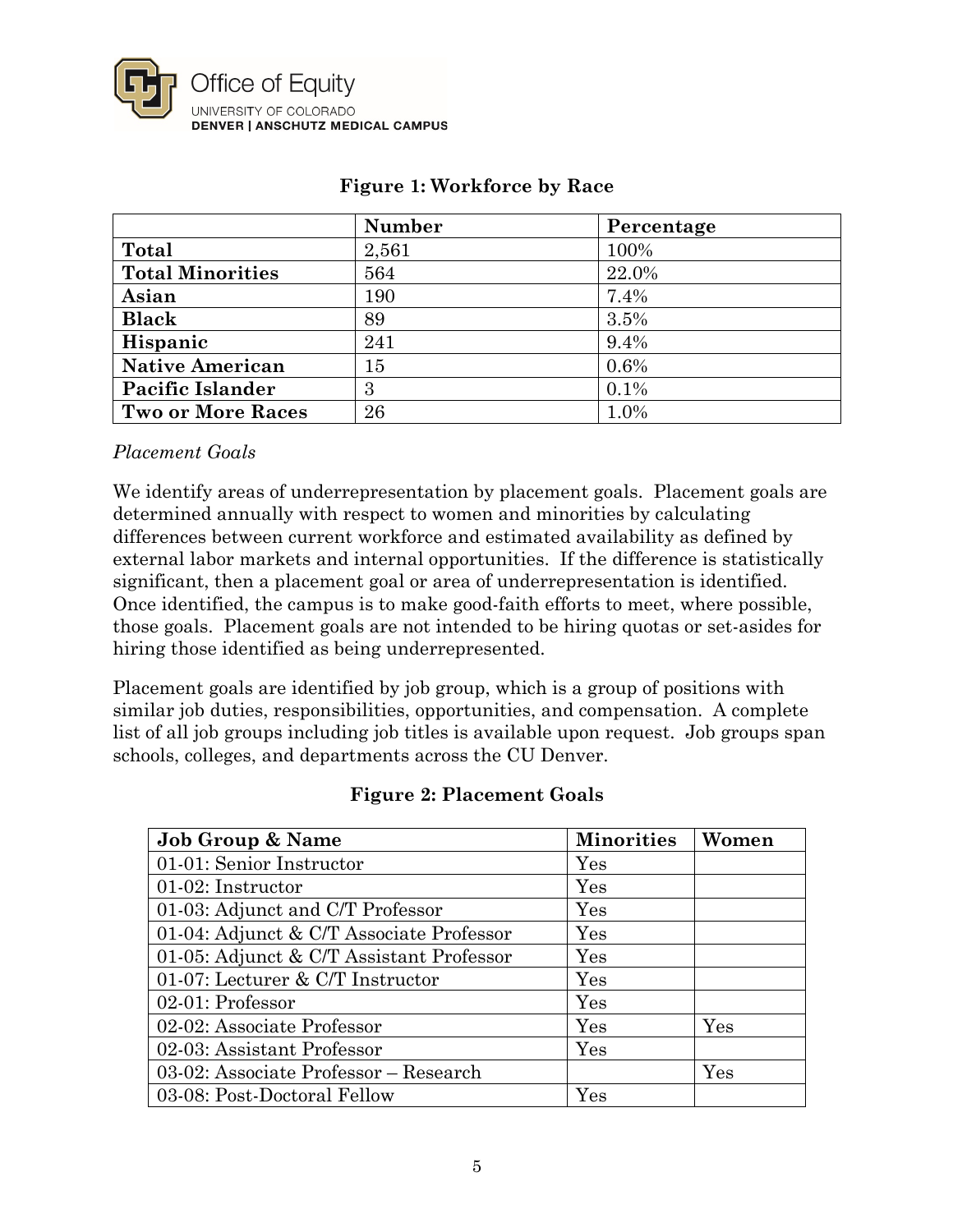

| $05-01$ : Grad Assistant – Teaching   | Yes | Yes                  |
|---------------------------------------|-----|----------------------|
| 18-03: Entry Business & Financial Ops |     | $\operatorname{Yes}$ |
| 22-03: Middle Service Occupations     |     | $\operatorname{Yes}$ |

## *Applicants and Selections*

One way we can effectively measure outreach efforts is to examine the demographics of the applicant pools. Annually, the Affirmative Action Plan analyzes the applicant pools to identify any potential barriers to equal opportunity in the hiring process and determine if outreach efforts have been successful in increasing the number of qualified minorities and women. Moreover, applicant pools are compared with candidate "selections" to identify where differences in rates of hire may exist. Selections from the applicant data include all applicants (external and internal) that have been hired or offered a position for employment within our applicant tracking system, Taleo.

Figure 3 shows the applicant pool and selections derived from data pulled out of Taleo between November 1, 2019, and October 31, 2020. Individuals who failed to meet minimum qualifications or withdrew from consideration were excluded from analysis.

|                          | Pool  | <b>Selection Rate</b> |
|--------------------------|-------|-----------------------|
| Total                    | 3583  | 2.1%                  |
| Women                    | 56.0% | 2.2%                  |
| <b>Total Minorities</b>  | 29.5% | 1.8%                  |
| Asian                    | 12.6% | 1.3%                  |
| <b>Black</b>             | 4.4%  | 1.3%                  |
| Hispanic                 | 10.6% | 2.6%                  |
| <b>Native American</b>   | 0.2%  | $0.0\%$               |
| Pacific Islander         | 0.2%  | $0.0\%$               |
| <b>Two or More Races</b> | 2.7%  | 2.1%                  |

# **Figure 3: Applicant Analysis**

Minorities in the applicant pool increased slightly compared to the previous Plan Year, rising by approximately 1%. Women in the applicant pool decreased by approximately 3% from the previous Plan year.

## *Hires and Promotions*

The next two figures (Figure 4 and Figure 5) show the breakdown of hires and promotions. "Hires" includes both new hires and rehires of faculty and staff.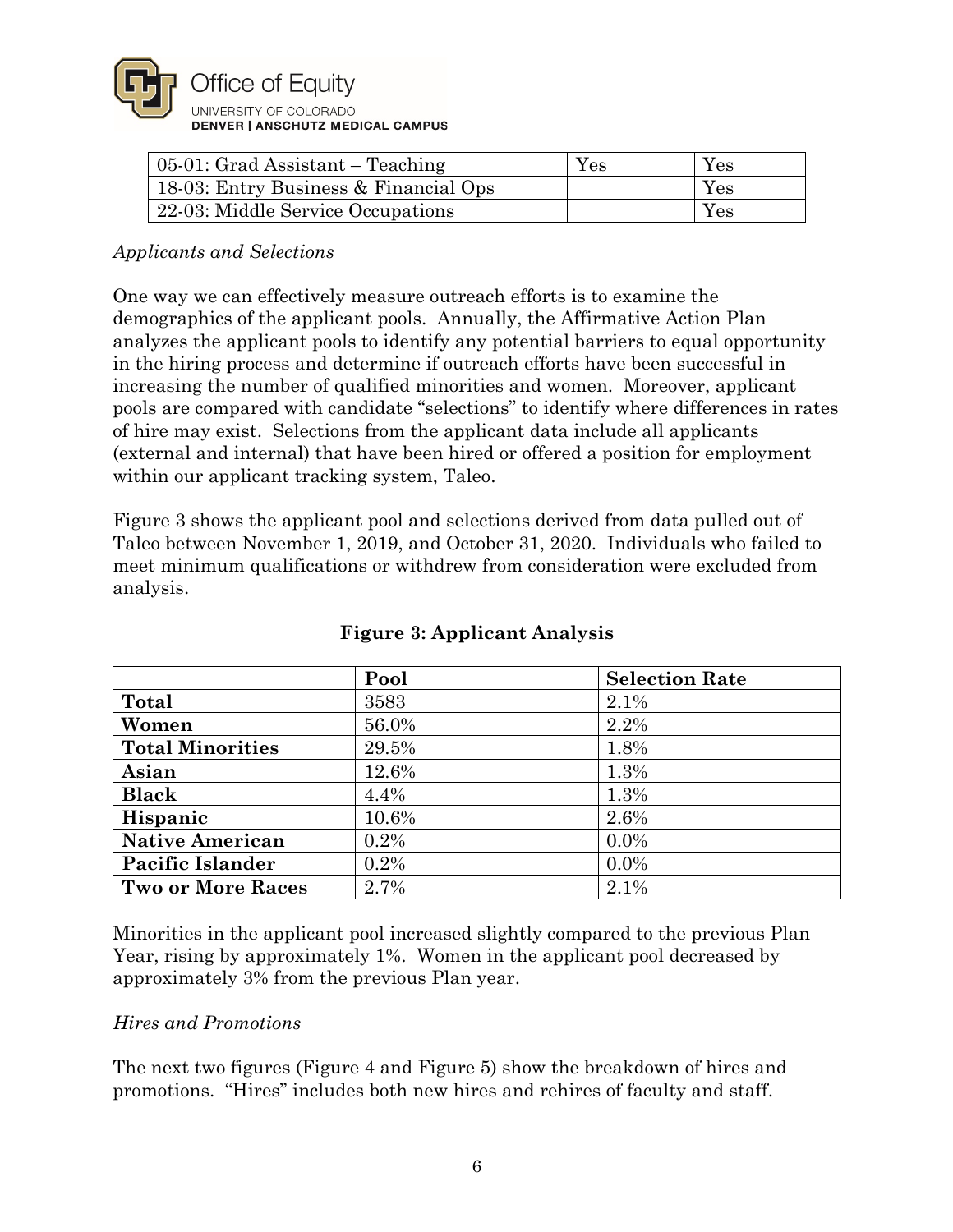

"Promotions" are movements of current employees into new positions that reflect an increase of compensation, responsibilities, and opportunities.

|                          | Number         | Percentage |
|--------------------------|----------------|------------|
| Total                    | 74             | 100%       |
| Women                    | 44             | 59.5%      |
| <b>Total Minorities</b>  | 20             | 27.0%      |
| Asian                    | 6              | 8.1%       |
| <b>Black</b>             | $\overline{2}$ | 2.7%       |
| Hispanic                 | 10             | 13.5%      |
| <b>Native American</b>   | $\Omega$       | $0.0\%$    |
| <b>Pacific Islander</b>  | $\Omega$       | $0.0\%$    |
| <b>Two or More Races</b> | $\overline{2}$ | 2.7%       |

## **Figure 4: Hires**

Hires of minorities increased by approximately 11% compared to the previous Plan Year, and hires of women decreased by approximately 8%.

## **Figure 5: Promotions**

|                          | Number            | Percentage |
|--------------------------|-------------------|------------|
| Total                    | 49                | 100%       |
| Women                    | 29                | 59.2%      |
| <b>Total Minorities</b>  | 8                 | 16.3%      |
| Asian                    | $\overline{4}$    | 8.2%       |
| <b>Black</b>             | $\overline{2}$    | 4.1%       |
| Hispanic                 | $\overline{2}$    | 4.1%       |
| <b>Native American</b>   | 0                 | $0.0\%$    |
| <b>Pacific Islander</b>  | $\mathbf{\Omega}$ | $0.0\%$    |
| <b>Two or More Races</b> |                   | $0.0\%$    |

Promotions of minorities decreased by approximately 12% from the previous Plan Year, and promotions of women increased by approximately 3%.

## *Separations*

Data on separations provide us with information about our retention efforts. Retention rates are indicative of whether CU Denver is welcoming and inclusive once a hire is made. Many times, understanding why an employee decides to leave an employer is difficult. Capturing data on race and sex, however, can allow us to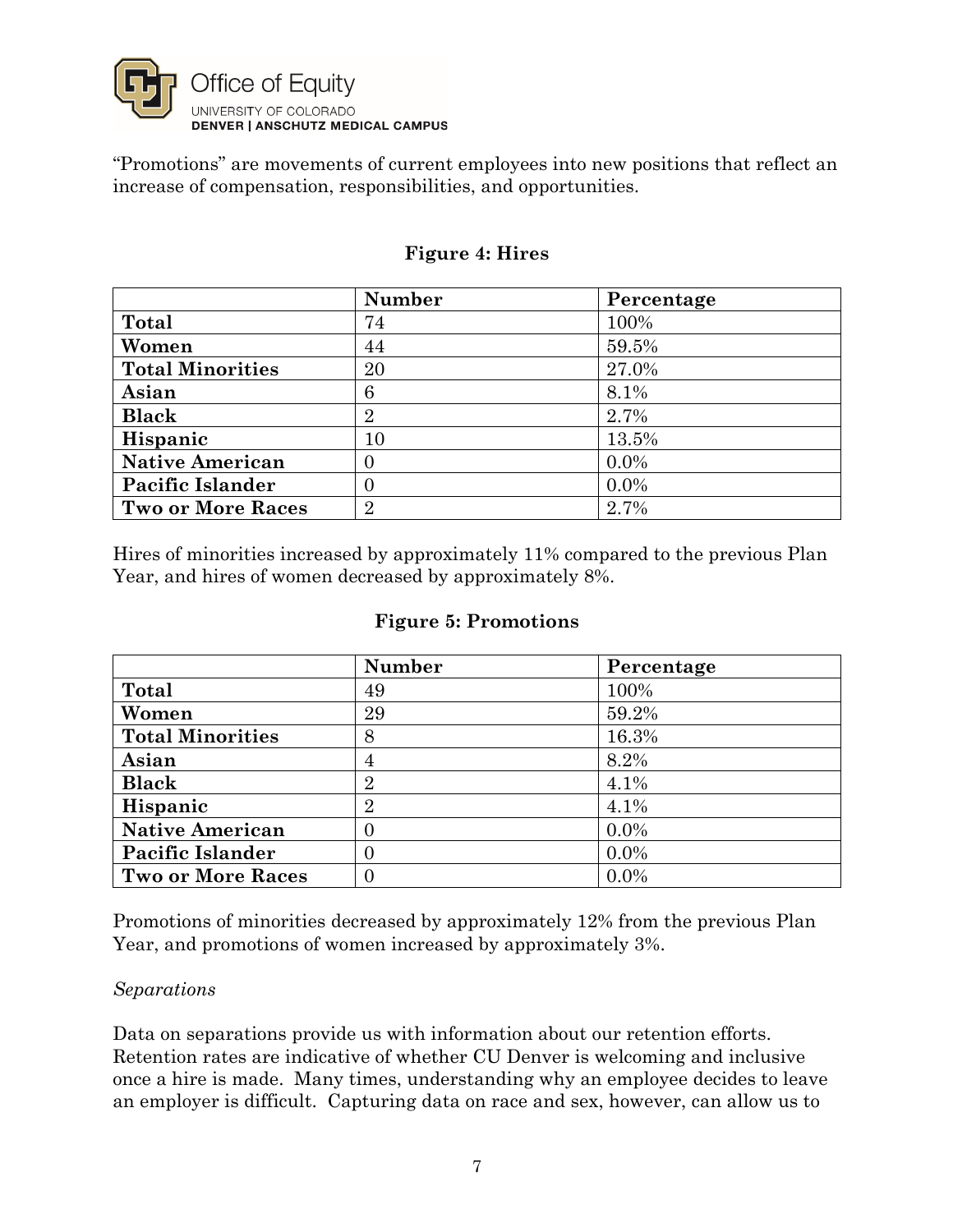

determine if certain groups are leaving at a higher rate than other groups and how those rates compare to hires and promotions.

|                          | <b>Number</b> | Percentage |
|--------------------------|---------------|------------|
| Total                    | 430           | 100%       |
| Women                    | 216           | 50.2%      |
| <b>Total Minorities</b>  | 82            | 19.1%      |
| Asian                    | 30            | 7.0%       |
| <b>Black</b>             | 9             | 2.1%       |
| Hispanic                 | 33            | 7.7%       |
| <b>Native American</b>   | 3             | 0.7%       |
| Pacific Islander         | 0             | $0.0\%$    |
| <b>Two or More Races</b> | 7             | 1.6%       |

# **Figure 6: Separations (Voluntary & Involuntary)**

## *Protected Veterans*

Federal contractors are required to meet hiring targets for protected veterans at a rate of 5.7% per year. Similar to the placement goals for women and minorities, if this goal is not met, CU Denver must engage in effective outreach efforts to attract and employ protected veterans. For this Plan Year, we hired 2.5% veterans, falling short of the 5.7% goal. As with the placement goals for women and minorities, this benchmark is not a quota or set-asides for hiring protected veterans. The University of Colorado Denver will make a concerted effort during this Plan Year to recruit more veterans for employment.

## *Individuals with Disabilities*

Federal contractors have also been required since March 2014 to meet a utilization goal for employees with disabilities of 7%. If this goal is not met, CU Denver must engage in effective outreach to attract and employ individuals with disabilities. This year 1.8% of our employees have disclosed having a disability, falling short of the 7% goal. While the 7% goal is not a quota or set-aside, it is the benchmark set by the federal government for which federal contractors are to aim. Our utilization rate is likely inaccurate, as it is probable that many employees with disabilities have not disclosed their disability status to the University. Over the course of the Plan Year, the University of Colorado Denver will work to encourage employees to disclose their disability status if they so choose.